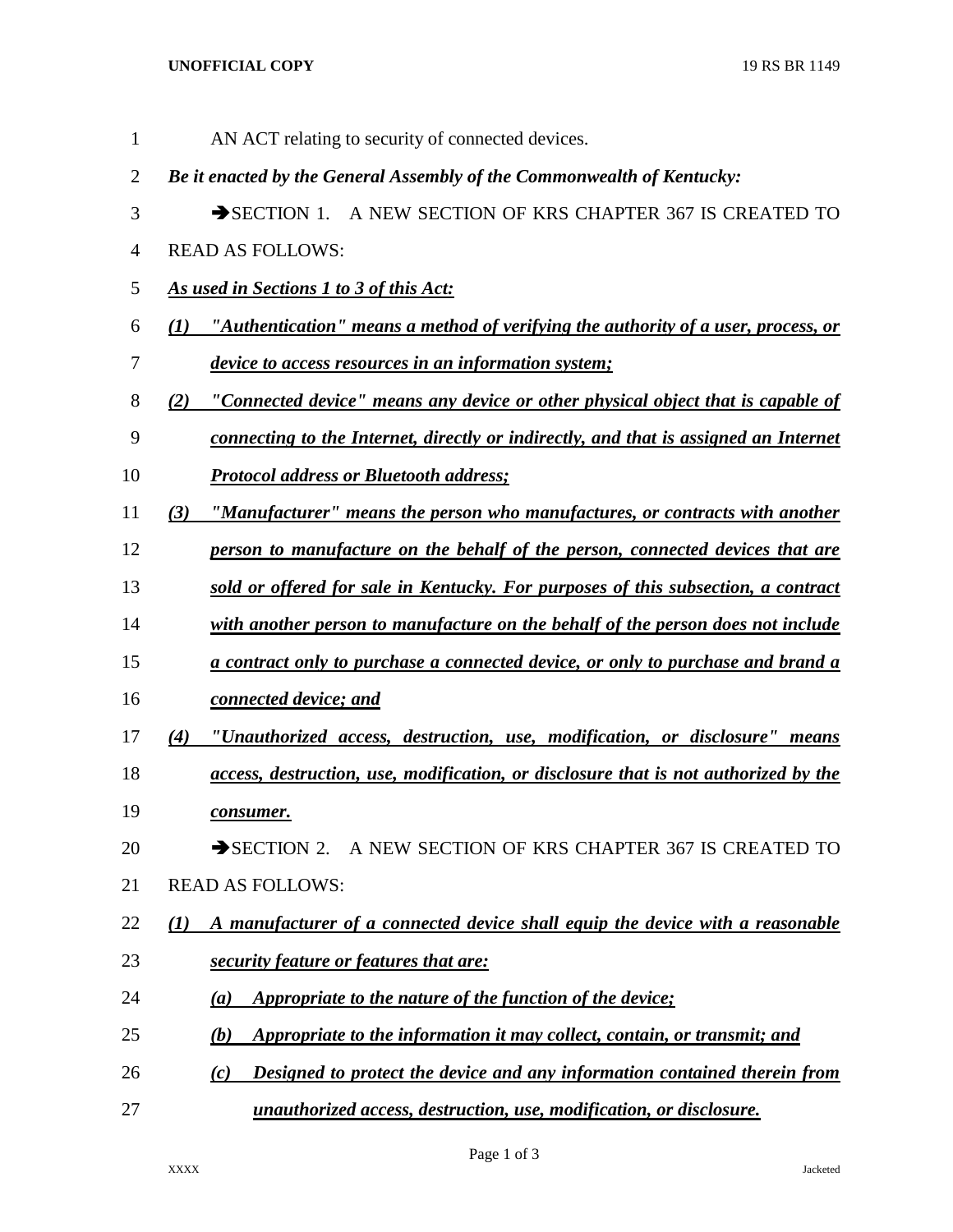## **UNOFFICIAL COPY** 19 RS BR 1149

| 1  | (2) | Subject to the requirements set forth in subsection $(1)$ of this section, if a      |
|----|-----|--------------------------------------------------------------------------------------|
| 2  |     | connected device is equipped with a means for authentication outside a local area    |
| 3  |     | network, it shall be deemed a reasonable security feature under subsection (1) of    |
| 4  |     | this section if:                                                                     |
| 5  |     | The preprogrammed password is unique to each device manufactured; or<br>(a)          |
| 6  |     | The device contains a security feature that requires a user to generate a new<br>(b) |
| 7  |     | means of authentication before access is granted to the device for the first         |
| 8  |     | time.                                                                                |
| 9  |     | $\rightarrow$ SECTION 3.<br>A NEW SECTION OF KRS CHAPTER 367 IS CREATED TO           |
| 10 |     | <b>READ AS FOLLOWS:</b>                                                              |
| 11 | (1) | <b>Sections 1 to 3 of this Act shall not be construed to:</b>                        |
| 12 |     | <b>Impose any duty upon the manufacturer of a connected device related to</b><br>(a) |
| 13 |     | unaffiliated third-party software or applications that a user chooses to add         |
| 14 |     | to a connected device;                                                               |
| 15 |     | <u>Impose any duty upon a provider of an electronic store, gateway,</u><br>(b)       |
| 16 |     | marketplace, or other means of purchasing or downloading software or                 |
| 17 |     | applications, to review or enforce compliance with Sections 1 to 3 of this           |
| 18 |     | Act;                                                                                 |
| 19 |     | Impose any duty upon the manufacturer of a connected device to prevent a<br>(c)      |
| 20 |     | user from having full control over a connected device, including the ability         |
| 21 |     | to modify the software or firmware running on the device at the discretion           |
| 22 |     | of the user;                                                                         |
| 23 |     | Provide a basis for a private right of action. The Attorney General,<br>(d)          |
| 24 |     | Commonwealth's attorney, or county attorney shall have the authority to              |
| 25 |     | enforce the provisions of Sections 1 to 3 this Act; or                               |
| 26 |     | Limit the authority of a law enforcement agency to obtain connected device<br>(e)    |
| 27 |     | information from a manufacturer as authorized by law or pursuant to an               |